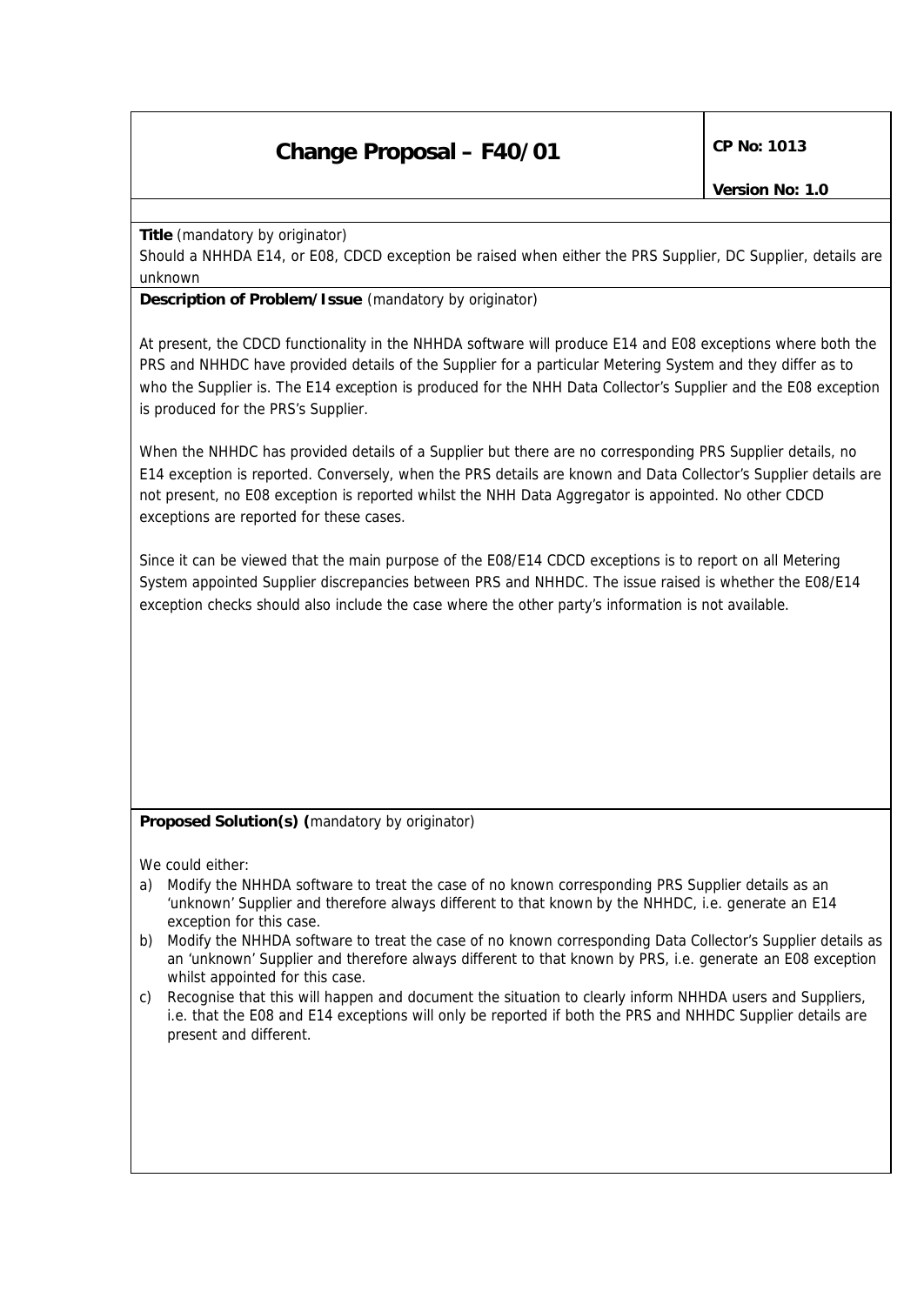## **Change Proposal – F40/01** CP No: 1013

*Version No: 1.0*

**Justification for Change** *(mandatory by originator)*

This problem was identified during ELEXON testing of the CDCD test script (test script number 28) for NHHDA 7.3.0.

An example diagram of an E14 exception being correctly produced where Supplier information is held for both NHHDC and PRS is enclosed. It also shows a period where the Data Collector's Supplier is known but PRS has no corresponding Supplier, that is the subject of this TAI.

**Configurable Items Potentially Affected by Proposed Solution(s)** *(optional by Originator)*

**Impact on Core Industry Documents** *(optional by originator)*

**Related Changes and/or Projects** *(mandatory by BSSCo*

**Requested Implementation Date** *(mandatory by originator)*

**Reason:**